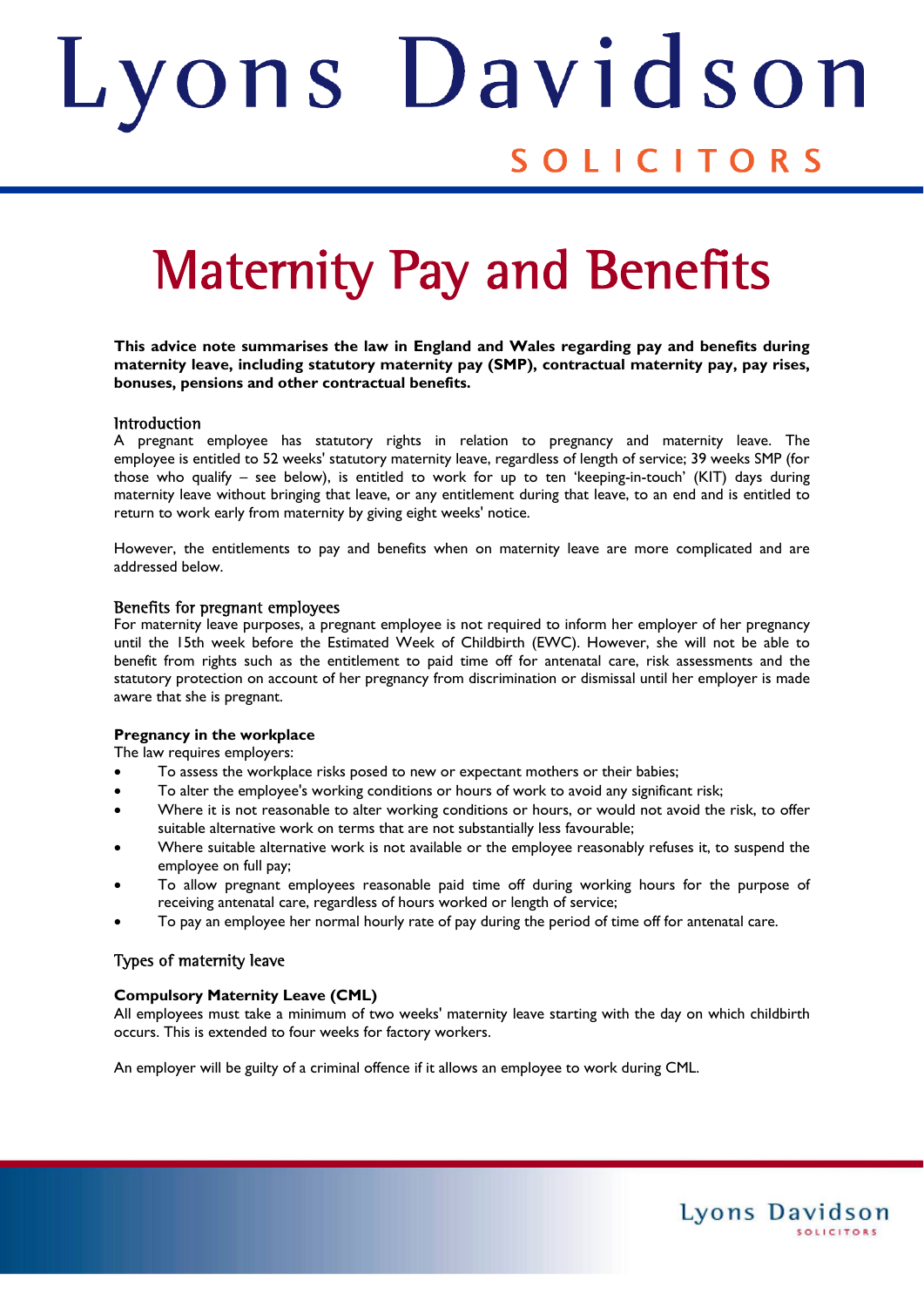## **Ordinary Maternity Leave (OML)**

OML is a period of 26 weeks' leave available to all employees who give birth and comply with the notification conditions (see below) and is available to all employees, regardless of their length and service.

#### **Notice requirement**

To qualify for OML, no later than the end of the 15th week before the EWC or, if that is not reasonably practicable, as soon as is reasonably practicable, an employee must notify her employer of:

- The fact she is pregnant;
- The EWC; and
- The date when she intends her OML to start, which must be a date no earlier than the beginning of the 11th week before the EWC.

#### **Additional Maternity Leave (AML)**

AML follows immediately after the end of OML and lasts for up to a further 26 weeks.

CML, OML and AML combined give an employee a total entitlement of 52 weeks' statutory maternity leave.

#### **Benefits during OML and AML**

During OML and AML, an employee has a statutory right to "the benefit of the terms and conditions of employment which would have applied if she had not been absent," except for the terms and conditions about 'remuneration' (sums payable by way of wages and salary).

#### **Which benefits are remuneration?**

- Cars: providing the employee is permitted to use the car for personal use, then it will be classed as a benefit and not remuneration. This applies to mobile phones, laptops or any other similar benefit;
- Cash allowances: if the employee receives a cash allowance in place of a benefit, for example, a car allowance, then whether this is remuneration will depend on the circumstances;
- Childcare vouchers: it is not certain as to whether these are considered to be remuneration. The fact that vouchers are not sums payable to the employee but a future promise to pay a third party for services to the employee, strongly suggests that they should be maintained throughout maternity leave. The HMRC's 'Guidance on statutory maternity leave – salary sacrifice and non-cash benefits' provides that childcare vouchers are non-cash benefits rather than remuneration;
- Holiday accrual: is a non-cash benefit and not remuneration and will continue to accrue during OML.

#### **Statutory Maternity Pay (SMP)**

In order to be entitled to SMP a woman must:

- Be an employee. For SMP purposes, this includes office holders whose earnings are taxed the same way as directors, Crown Servants and 'employed earners' for national insurance purposes, such as agency workers other than models and home workers;
- Have been continuously employed for at least 26 weeks at the end of the "Qualifying Week", which is the 15th week before the EWC. The 26-week period must include at least one day's employment in the Qualifying Week;
- Have normal weekly earnings, which are not less than the Lower Earnings Limit for National Insurance purposes;
- Be pregnant 11 weeks before the start of the EWC or have already given birth;
- Give the employer at least 28 days' notice (or, if that is not reasonably practicable, as much notice as is reasonably practicable) of the date she intends SMP to start;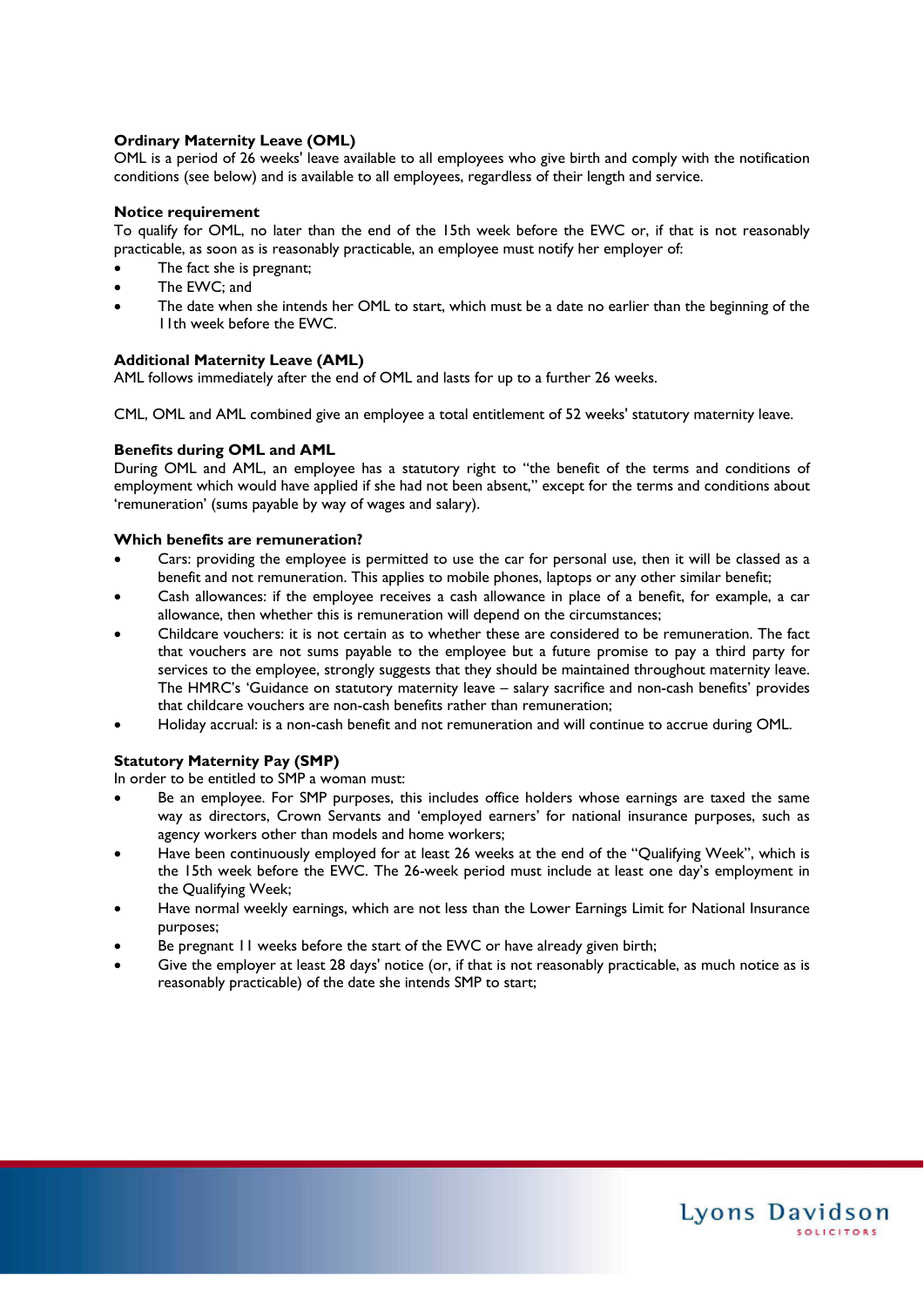- Supply a certificate (normally a MAT B1) from a midwife or doctor, confirming the date of her EWC. This must be given to the employer either before the birth, no more than three weeks after the birth or, if she has good cause for delay, as soon as reasonably practicable;
- Have ceased work, taken maternity leave, resigned, or have been dismissed for any reason, provided the dismissal or resignation was after the qualifying week, with the exception of extremely premature birth or if the employer dismisses the employee to avoid SMP liability.

Non-eligible individuals may qualify for Maternity Allowance, which is a social security benefit, paid by the job centre.

#### **Start of SMP**

The first week of the SMP period will be the eleventh week before the EWC.

However, the employee can change this by identifying, in her notice to the employer, a different date on which she wants the SMP period to start and then ceasing work in accordance with that notice.

The start date of SMP may also change due to premature birth, absence wholly or partly due to pregnancy or child birth on any day on or after the beginning of the fourth week before EWC, or where the employee leaves employment before the date identified in her notice period.

#### **Payment of SMP**

Entitlement and the rate payable will depend on the employee's 'normal weekly earnings'. For those employees who are paid monthly, this will be calculated based on the last two pay slips before the end of the Qualifying Week. For weekly paid earners this will be calculated based on the last eight pay slips before the end of the Qualifying Week. This is known as the 'reference period'.

'Earnings' include any remuneration or profit derived from employment, for example, any bonus, commission or overtime payment.

SMP is payable at two different rates:

- First six weeks: the 'earnings-related rate' (90% of the employee's normal weekly earnings);
- Remaining 33 weeks: the 'prescribed rate' or the earnings-related rate, whichever is lower. (Prior to 1 April 2012 the 'prescribed rate' was £128.73 a week, post-April 2012 it rose to £135.45 a week).

Where an employee receives a pay rise after the start of the reference period but before the end of statutory maternity leave, maternity pay will be recalculated to take into account the pay increase as if the pay rise had taken effect from the start of the reference period.

#### **When SMP stops**

SMP will stop being payable if:

- The employee returns permanently to work before the end of the SMP period. (except for the permitted 10 keeping-in-touch (KIT) days (see below);
- The employee dies;
- The employee starts a new job with a different employer after the child is born; or
- The employee is detained in custody or sent to prison.

If an employee is dismissed or resigns during her maternity leave, the leave will come to an end. However, if she is still entitled to SMP, she will continue to receive it for the remainder of the SMP period.

If the employee returns to work early but falls sick before the end of the SMP period, SMP is payable again, rather than statutory sick pay. The same applies if she resigns or is dismissed after returning to work but before the end of the SMP period.

#### **Contractual maternity pay**

Where an employer provides a contractual right to maternity pay that exceeds the SMP entitlement, the weekly contractual sum payable can be counted towards the SMP liability for that week.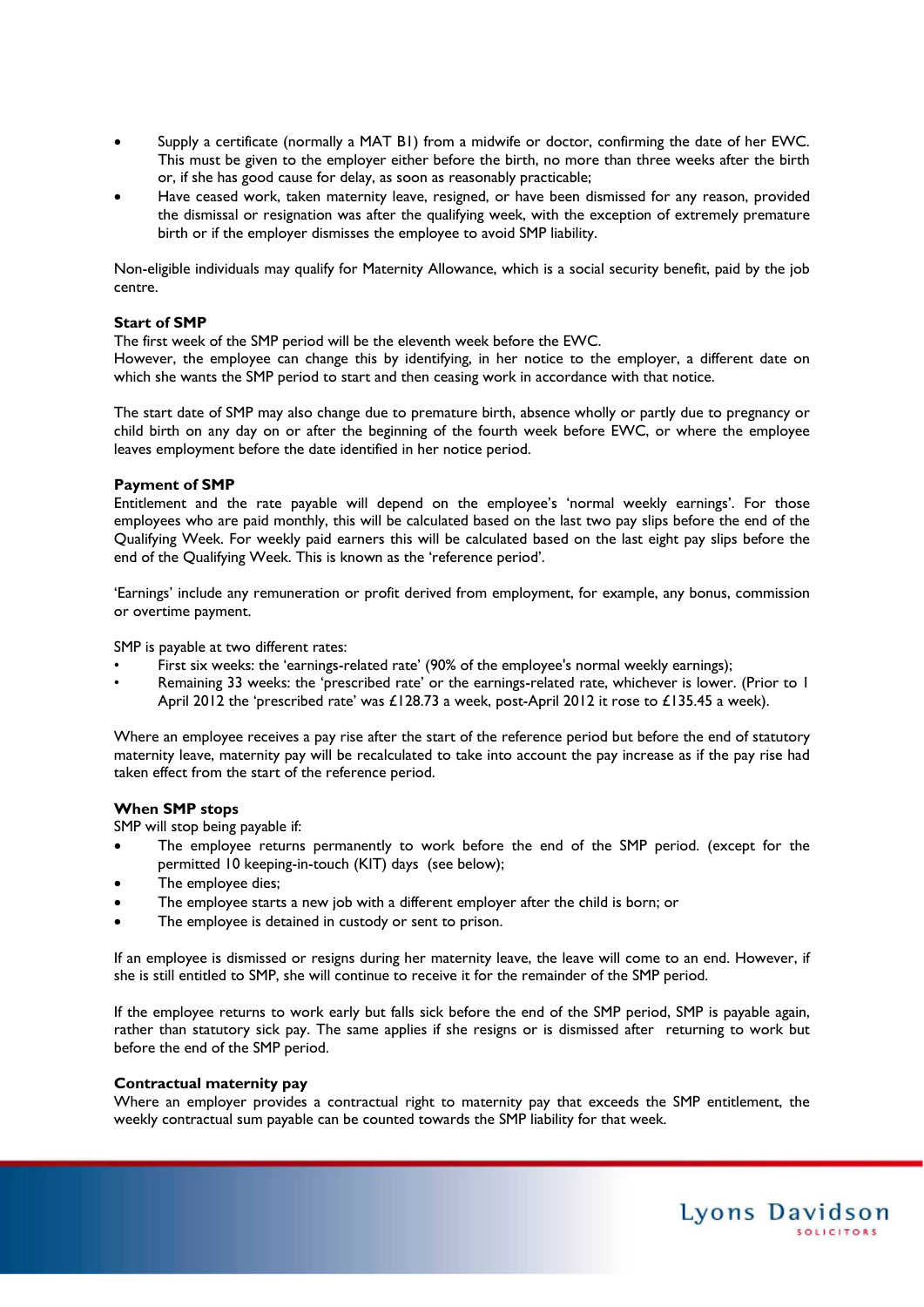#### **Working during SMP period**

Generally, any work done for the employer during the SMP period will extinguish the employee's entitlement to SMP for the week in which the work is done.

#### Keeping-in-Touch (KIT) days

A woman may work during maternity leave for up to ten days (referred to as keeping in- touch or KIT days) without bringing her OML or AML entitlement to an end. SMP liability in any week is automatically offset by any contractual remuneration. A day's pay for KIT would be offset against the whole SMP for that week. Therefore, it would be to the financial detriment of an employee to work a KIT day unless favourable payment terms can be agreed. An employee cannot be dismissed for refusing to work a KIT day.

#### Reasonable contact

An employer may make "reasonable contact" from time to time during an employee's maternity leave. This contact may be used, for example, to enable the employer and employee to discuss arrangements for the employee's return to work or to keep the employee informed of important developments at work.

#### Bonuses during maternity leave

A bonus must be paid where it would ordinarily have been paid but for the employee having taken maternity leave where it relates to any time:

- Before maternity leave;
- When an employee is absent on compulsory maternity leave;
- After she returns to work following statutory maternity leave.

Performance-related bonuses and other regular bonuses such as a Christmas bonus can often be seen as deferred payment for past work and therefore would be payable.

Depending on the circumstances, a claim may be bought under the Equality Act 2010 as a sex-discrimination case, for failure to pay a bonus.

#### **Pensions**

#### **During OML and AML**

An employer is obliged to maintain a woman's pension benefits as if she were at work, provided she is receiving maternity pay during OML and AML. If the employee is required to make a minimum contribution under the scheme or the employer is required to match a contribution, then the employee will have to continue to make these contributions out of her maternity pay. If the employee is eligible for a pay rise during maternity leave, this must also be taken into consideration in the employer's contributions.

Final salary sacrifice schemes should be maintained as if the employee was not absent.

If an employee is not receiving maternity pay during OML or AML, then the position is uncertain as there is a debate about whether a pension is considered to be remuneration.